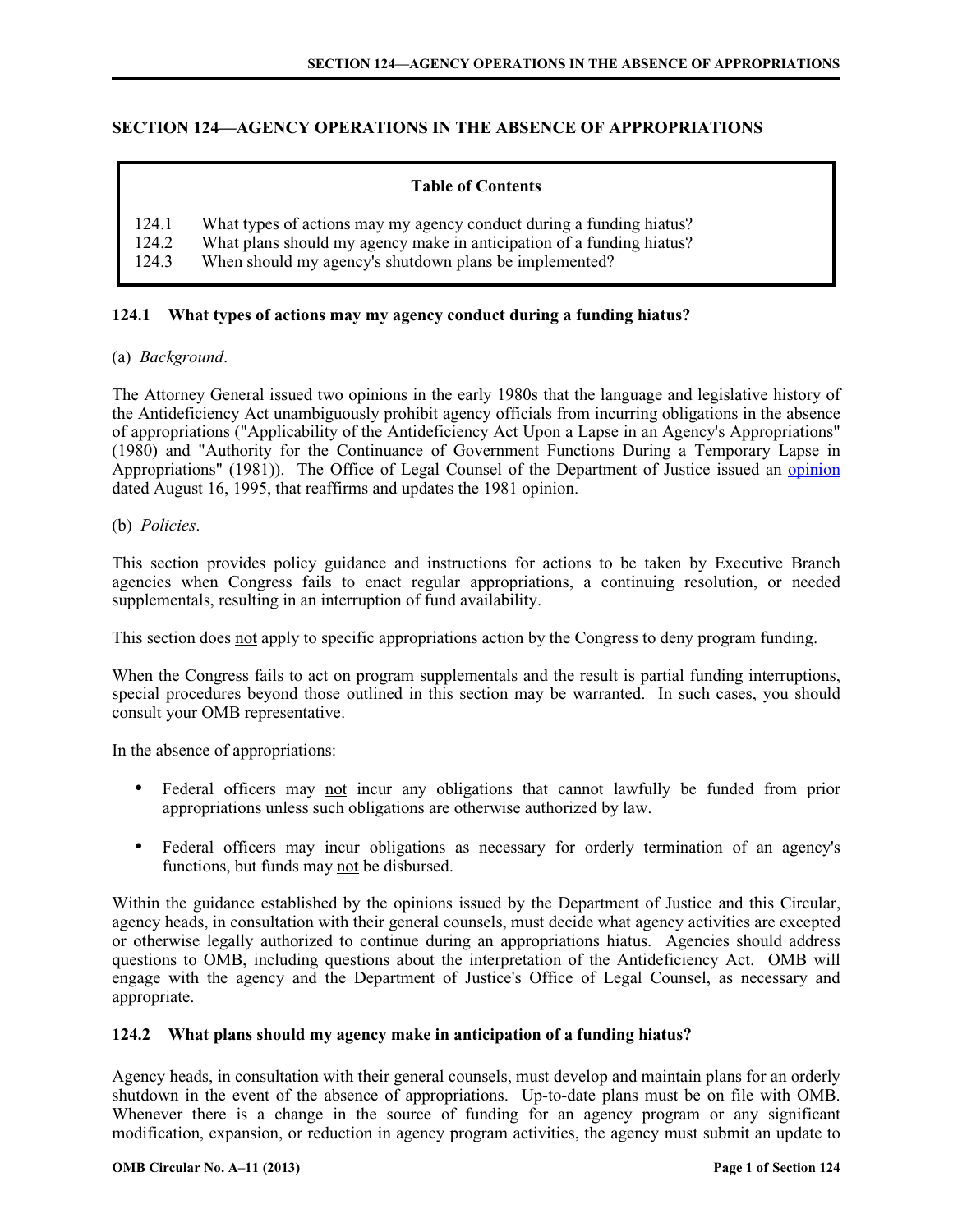its plan to reflect this change. At a minimum, agencies should submit updated plans to OMB every four years, starting August 1, 2014.

Given that the duration of an appropriations hiatus is inherently uncertain, your plan should describe agency actions to be taken during a short hiatus (1-5 days). It also should identify anticipated changes if the hiatus extends beyond that time period. Your plan should also designate personnel responsible for implementing and adjusting the plan to respond to the length of the appropriations hiatus and changes in external circumstances.

Include the following information at the beginning of your plan:

- A brief summary of significant agency activities that will continue and those that will cease during an appropriations hiatus.
- An estimate of the time (to the nearest half-day) needed to complete shutdown activities. To the extent that specific shutdown activities will not be completed within one-half day, specify the nature of each such activity, together with the time and the number of employees necessary to complete the activity.
- A statement of the total number of agency employees expected to be on-board before implementation of the plan.
- A statement of the total number of employees to be retained under the plan for each of the following categories:
	- Their compensation is financed by a resource other than annual appropriations;
	- They are necessary to perform activities expressly authorized by law;
	- They are necessary to perform activities necessarily implied by law;
	- They are necessary to the discharge of the President's constitutional duties and powers;
	- $\blacktriangleright$  They are necessary to protect life and property.

The plan should then proceed to describe in detail, for each component within your agency, the following:

- The total number of employees in the component to be on-board before implementation of the plan;
- The total number of employees to be retained in the component under the plan for each of the categories listed above (i.e., the employees' compensation is financed by a resource other than annual appropriations, they are necessary to perform activities expressly authorized by law, they are necessary to perform activities necessarily implied by law, they are necessary to the discharge of the President's constitutional duties and powers, or they are necessary to protect life and property); and
- The agency's legal basis for each of its determinations to retain categories of employees, including a description of the nature of the agency activities in which these employees will be engaged.

## **124.3 When should my agency's shutdown plans be implemented?**

OMB will monitor the status of congressional actions on appropriations bills and will notify agencies if shutdown plans are to be implemented. Whenever it appears that a hiatus in appropriations might occur, you should review your shutdown plans, and, if revisions are required, promptly submit the revised plan to OMB.